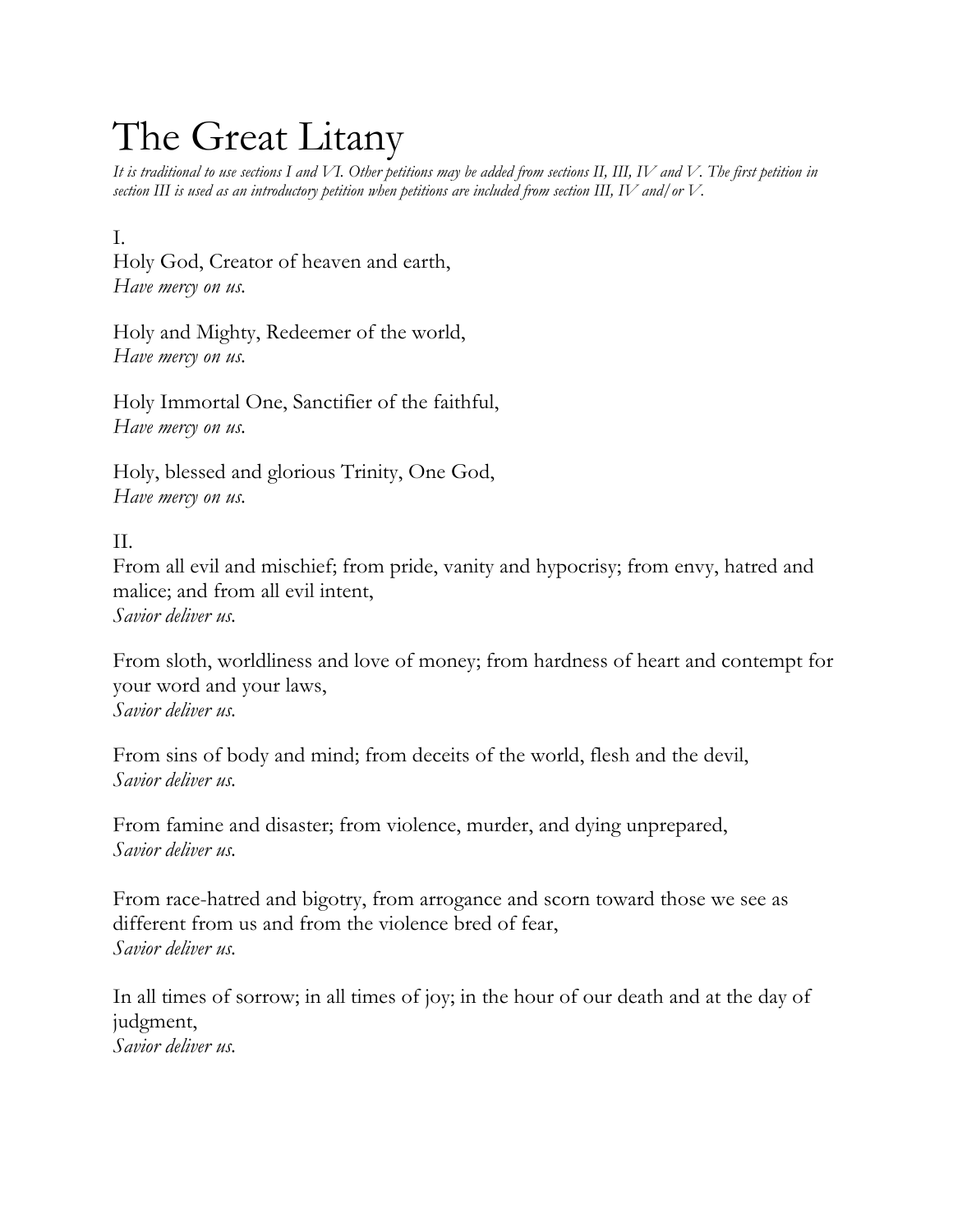By the mystery of your holy incarnation; by your birth, childhood and obedience; by your baptism, fasting and temptation, *Savior deliver us.* 

By your ministry in word and work; by your mighty acts of power; by the preaching of your reign,

*Savior deliver us.*

By your agony and trial; by your cross and passion; by your precious death and burial, *Savior deliver us.*

By your mighty resurrection; by your glorious ascension; and by your sending of the Holy Spirit, *Savior deliver us.*

III.

Hear our prayers, O Christ our God. *Hear us, O Christ.*  Govern and direct your holy Church; fill it with love and truth; and grant it that unity which is your will. *Hear us, O Christ.* 

Give us boldness to preach the gospel in all the world, and to make disciples of all the nations.

*Hear us, O Christ.* 

Enlighten your bishops, priests and deacons (especially \_\_\_\_\_\_\_) with knowledge and understanding, that by their teaching and their lives they may proclaim your word. *Hear us, O Christ.* 

Give your people grace to witness to your word and bring forth the fruit of your Spirit. *Hear us, O Christ.* 

Bring into the way of truth all who have erred and are deceived. *Hear us, O Christ.* 

Strengthen those who stand; comfort and help the fainthearted; raise up the fallen; and finally beat down Satan under our feet. *Hear us, O Christ.* 

IV.

Guide the leaders of the nations into the ways of peace and justice. *Hear us, O Christ.*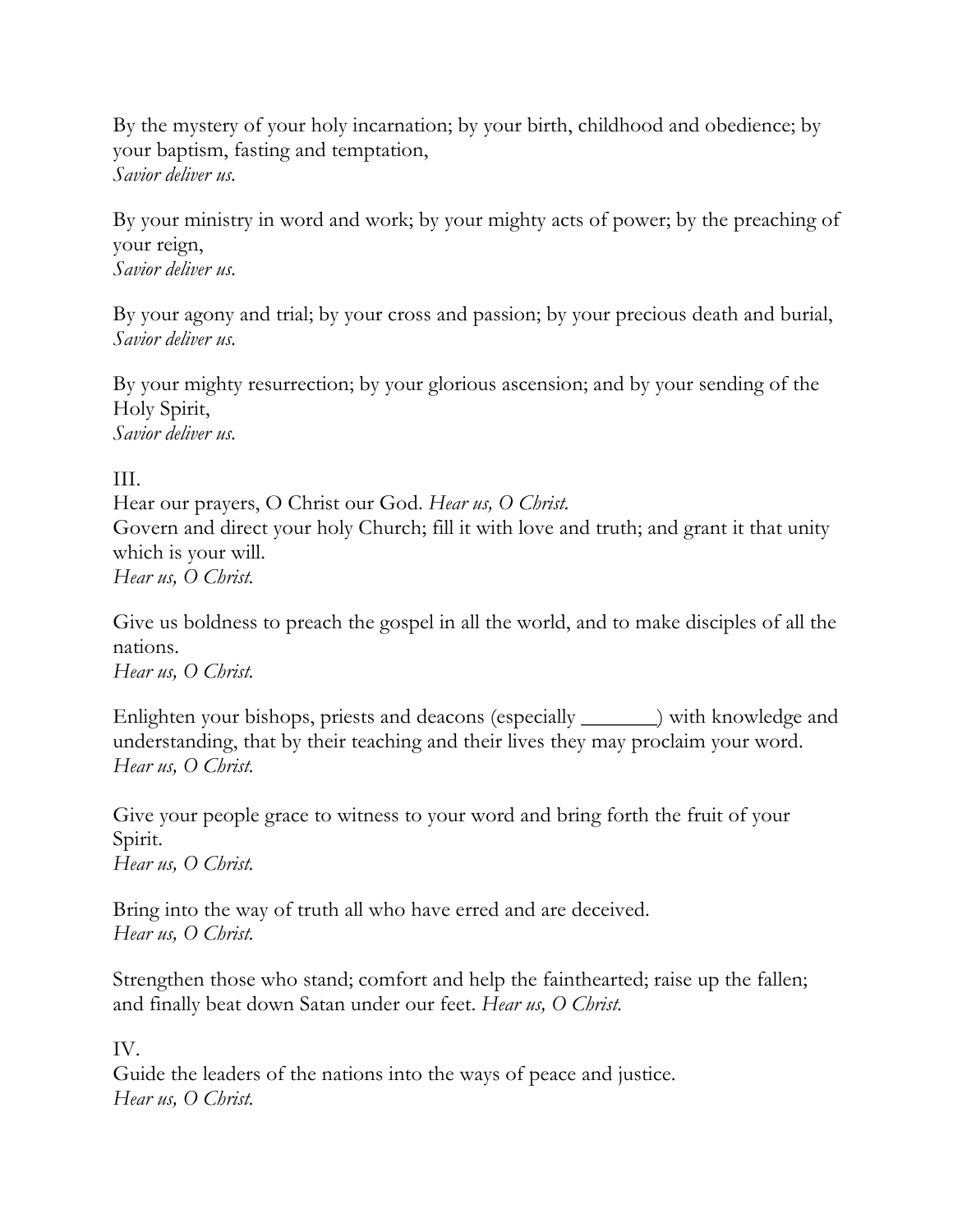Give your wisdom and strength to \_\_\_\_\_\_\_, the President of the United States, \_\_\_\_\_\_\_ the Governor of this state, (and \_\_\_\_\_\_, the Mayor of this city) that in all things they may do your will, for your glory and the common good. *Hear us, O Christ.* 

Give to the Congress of the United States, the members of the President's Cabinet, those who serve in our state legislature, and all others in authority the grace to walk always in the ways of truth.

*Hear us, O Christ.* 

Bless the justices of the Supreme Court and all those who administer the law, that they may act with integrity and do justice for all your people. *Hear us, O Christ.* 

Give us the will to use the resources of the earth to your glory and for the good of all. *Hear us, O Christ.* 

Bless and keep all your people, *Hear us, O Christ.* 

V.

Comfort and liberate the lonely, the bereaved (especially \_\_\_\_\_\_\_) and the oppressed. *Hear us, O Christ.* 

Keep in safety those caring for the sick and frail (especially \_\_\_\_\_\_\_) and all who are in peril. *Hear us, O Christ.* 

Heal the sick in body, mind or spirit (especially those afflicted with the COVID-19 virus) and provide for homeless, hungry and destitute neighbors. *Hear us, O Christ.* 

Guard and protect all children who are in danger. *Hear us, O Christ.* 

Shower your compassion on prisoners, hostages and refugees, and all who are in trouble. *Hear us, O Christ.* 

Forgive our enemies, persecutors and slanderers, and turn their hearts. *Hear us, O Christ.*